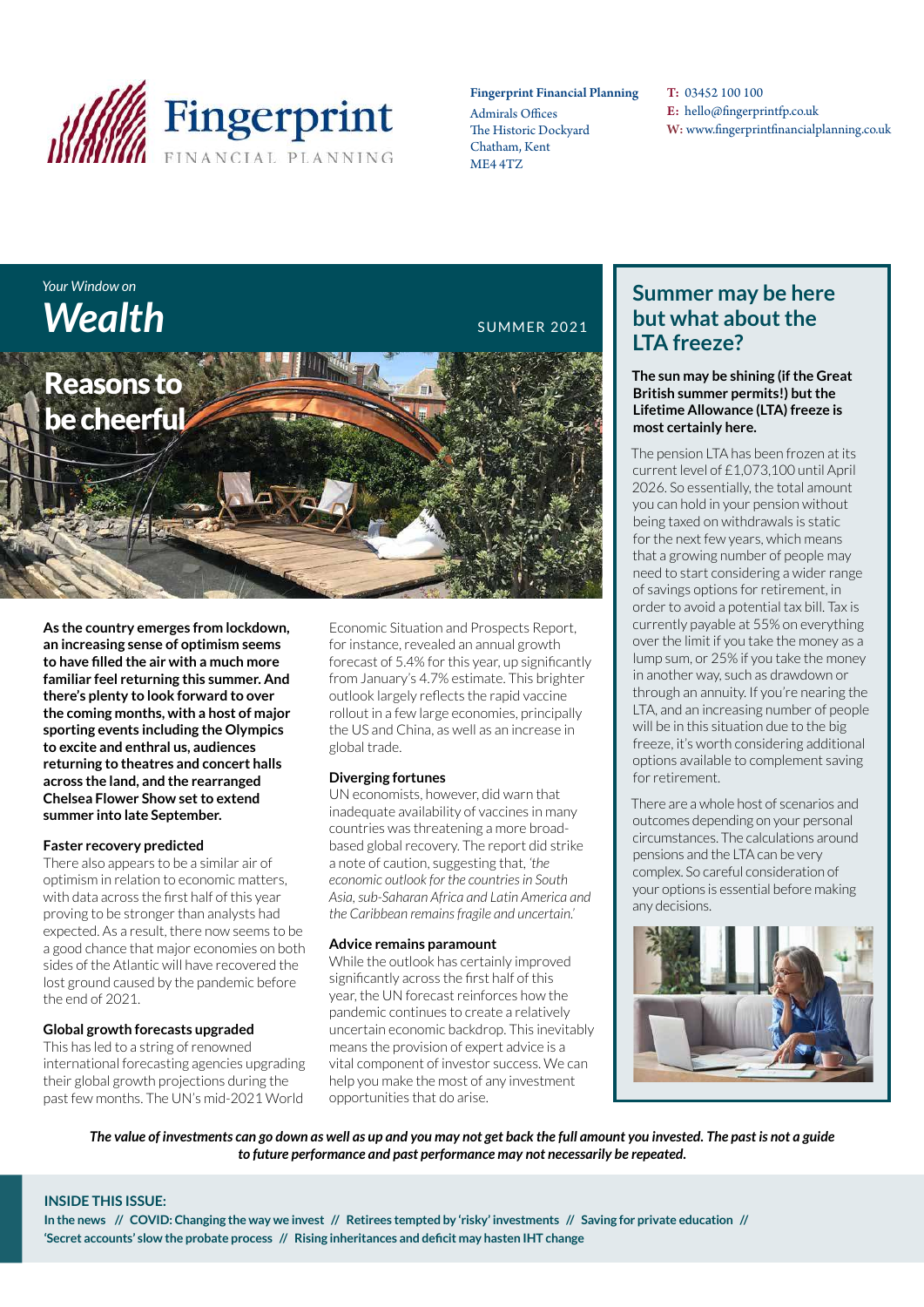

### **Dividend decline slowing**

From Q2 2020 to Q1 2021, the pandemic cost investors almost £45bn in lost dividends. After such a tumultuous year, the good news is that the latest UK Dividend Monitor<sup>1</sup> highlights that in Q1 this year, dividends fell at their slowest rate since the beginning of the pandemic. In a positive sign, half of UK companies either restarted, increased or maintained their dividends in Q1, compared with a third of firms doing so in the previous quarter. For 2021, expectations are that underlying dividends will rise by 5.6% year-on-year to £66.4bn. The report outlines that banking dividends are returning at low levels and *'there are positive signs from miners, insurance, and media companies.'* Managing Director of Corporate Markets EMEA, part of Link Group, Ian Stokes, commented, *"During the pandemic, many companies that had been over-distributing, permanently reset their dividends to more sustainable levels. Most of these now hope to grow their dividends from this lower base. For others the effect of the cuts is more transitory so they will bounce back quickly."*

#### **Fewer savers losing track of pensions**

Key findings from a recent survey show that almost three quarters of people (73%) have multiple pension pots<sup>2</sup>. The number of people in this group who have lost track of one or all of their pensions has reduced slightly from 21% in 2016 to 17% today. Good news? Yes, but this still means that around 6.4 million people seem to have lost track of some of their retirement savings! Reasons cited include losing paperwork, not informing their pension provider when they move, or the pension company has been taken over or rebranded. Almost half of people (48%) knew to use the Pension Tracing Service from the DWP or to contact their previous employer(s) (42%) to find a lost pension.

<sup>1</sup>Link Group, 2021, 2Aegon, 2021



# COVID: Changing the way we invest

**While** *'Keep Calm and Carry On'* **has perhaps been the most apt mantra for investors over the past year, the pandemic has clearly had a profound impact on the investment landscape. The global spread of the virus has prompted a seismic shift in public behaviour and investors need to consider the implications of these changes when evaluating future prospective investment opportunities.**

#### **Socioeconomic trends**

Although in many ways the pandemic has actually slowed down the pace of our daily lives, it has also dramatically accelerated a number of socioeconomic trends that have been bubbling away for years. Perhaps the most obvious example of this relates to the world of work, with the shift to increasingly flexible working practices that had been evident for the last few decades suddenly receiving a turbo boost over the last year.

#### **Digitalisation**

Another key trend accentuated by the pandemic has been the increased focus on digitalisation. The massive growth in e-commerce, for instance, has resulted in those businesses with superior online offerings gaining greater competitive

advantage. Noticeably, the shift to online shopping has been evident across the age range, as older consumers most at risk from the virus increasingly turned to e-commerce in order to avoid leaving home.

#### **Socially responsible investing**

While the concept of ethical investing has been around for decades, the pandemic has reinforced the immediate importance of sustainability and corporate governance issues. During a difficult year, greater focus has perhaps inevitably been placed on 'wellbeing' and how businesses treat both their employees and suppliers. As a result, sustainability and governance issues have been propelled up the corporate agenda.

*The value of investments can go down as well as up and you may not get back the full amount you invested. The past is not a guide to future performance and past performance may not necessarily be repeated.*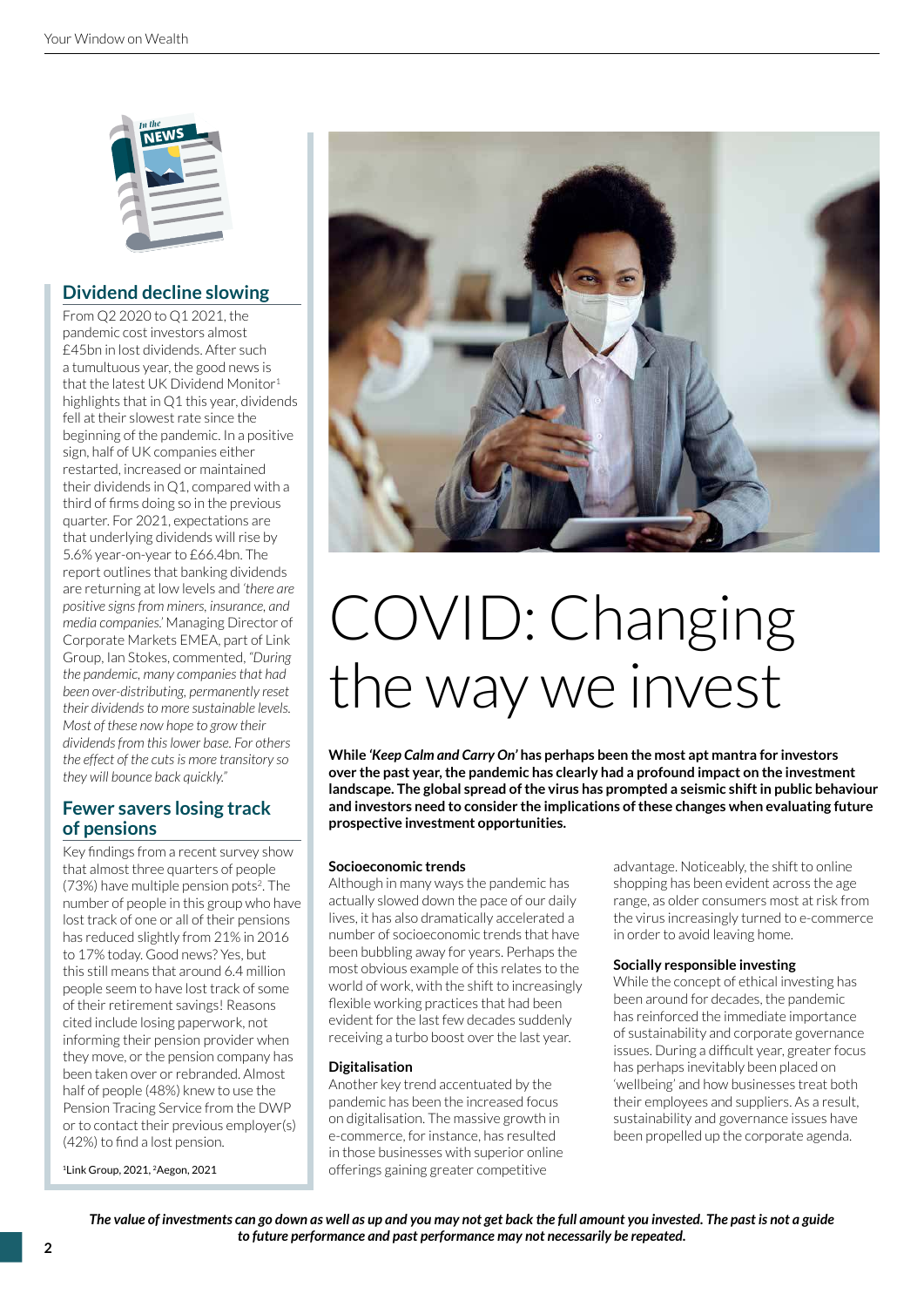

**A new study conducted by the Financial Services Compensation Scheme (FSCS) suggests the UK's prolonged low interest environment is encouraging retirees to consider riskier pensions and investment products, which could ultimately result in them losing significant sums of money.**

#### **Taking a risk**

The FSCS poll of 2,000 retirees aged 55 to 75, found that one in five had been tempted to invest in riskier products than they would normally consider due to the lure of a higher rate of return. Surprisingly, however, the research also found that less than one in eight respondents had consulted a financial adviser in order to explore how they could make their money work harder for them.

#### **Life-changing sums**

Commenting on the findings, FSCS Chief Executive Caroline Rainbird confirmed there had been a rise in the number of people seeking compensation from the scheme. She added, *"The real danger is that if consumers choose to put money into high-interest pension and investment products that are not FSCS protected, they could lose life-changing sums of money from their retirement pots if the product provider fails."*

#### **Importance of advice**

The FSCS survey once again vividly highlights the importance of seeking expert financial advice before taking out pensions or investment products. Professional advice provides peace of mind and ensures investors are not taking any undue risks with their hard-earned cash. If you are approaching, or already in retirement, and want to maximise the return on your savings, please get in touch.

## **Saving for private education**

**The average termly fee for private schools has reached £12,000 (£36,000 annually) for boarders and £5,064 (£15,191 annually) for day pupils, according to the Independent Schools Council<sup>3</sup> .** 

#### **Planning for the future**

It is a big decision to privately educate your child; school fees could easily be a family's largest expense after their home. Starting to save from day one and encouraging family members to contribute to accounts will assist you in accumulating what you need. If you have longer to save, (10+ years) then investing could be a great longerterm option. While there is some risk involved, investments have greater potential to outstrip the returns you would get from a savings account (although this is not guaranteed).



#### **Use your allowances and exemptions**

By using their £20,000 annual ISA allowance, parents can invest and pay no tax on their returns, as well as withdraw their money without incurring tax. Meanwhile, grandparents can make use of lifetime gifting, which can have the dual benefit of reducing the value of their estate for Inheritance Tax purposes and seeing their money benefit their grandchildren whilst they are still around.

#### **Other ways of funding a private education**

In some instances, older parents are taking their 25% tax-free lump sum from their pension and using it to fund their offspring's education. If you do this, remember it is important to leave yourself enough for retirement.

However you fund your child's education, it's important to take financial advice to ensure you don't compromise your own financial security. We can help you plan effectively for the years ahead.

3 ISC, 2021

*The value of investments can go down as well as up and you may not get back the full amount you invested. The past is not a guide to future performance and past performance may not necessarily be repeated.*